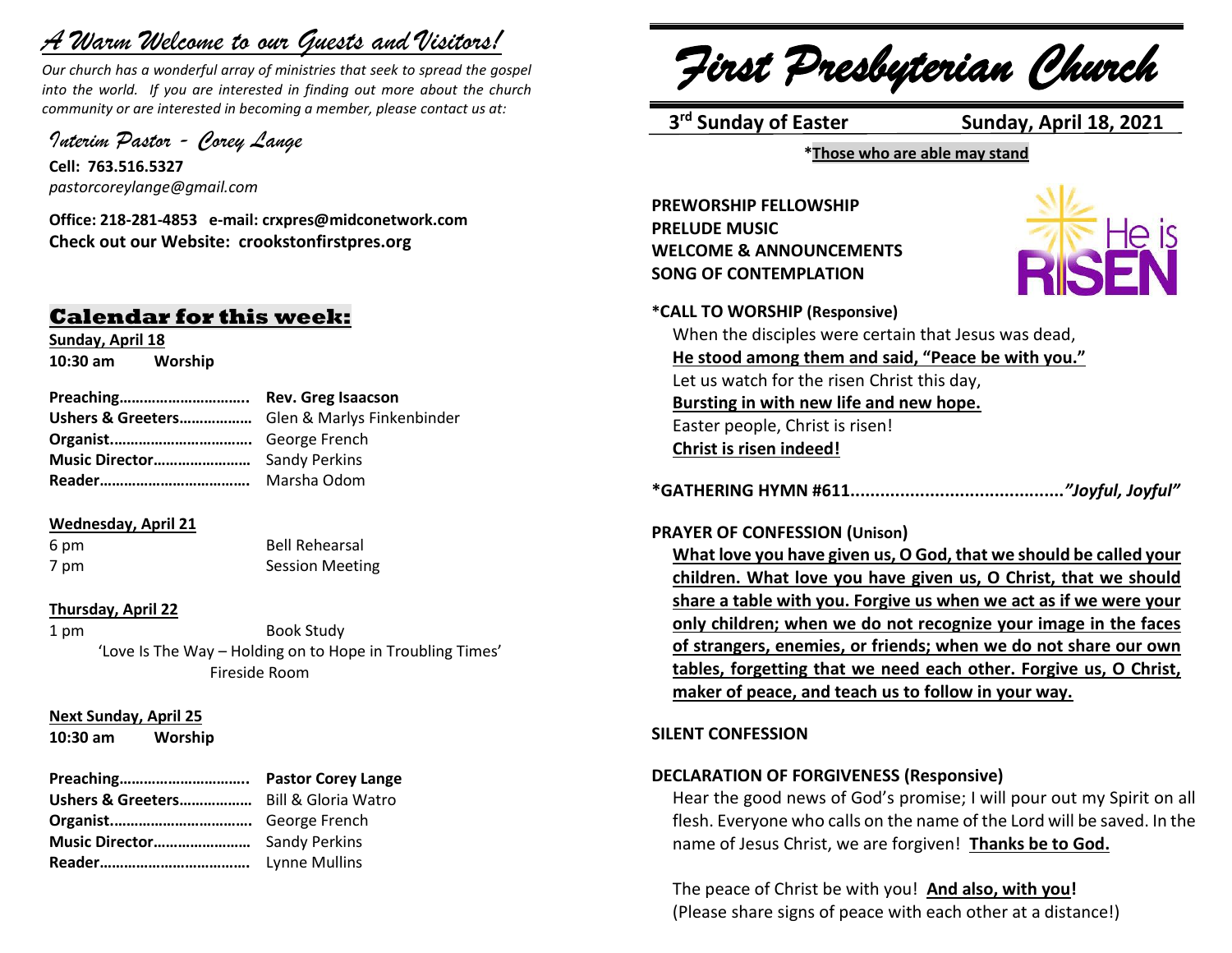## **\*RESPONSE HYMN** *..........................................................."Alleluia"*

## **PRAYER FOR ILLUMINATION (Responsive)**

Living God, with joy we celebrate the presence of your risen Word. Enliven our hearts by your Holy Spirit so that we may proclaim the good news of eternal and abundant life; through Jesus Christ our Lord. **Amen.**

## **SCRIPTURE**

|--|--|--|

**SECOND READING......................................................1 John 3:1-7** *Leader: The Word of the Lord.* **People: Thanks be to God!**

**GOSPEL READING ................................................. Luke 24:36b-48** *Leader: The word of the Lord.* **People: Praise to You, O Christ**

**SERMON** Rev. Greg Isaacson

 $\frac{1}{2}$ 

## **SILENCE FOR REFLECTION**

**\*HYMN OF THE DAY #729***.............."Lord, I Want to Be a Christian"* **(vs. 1 & 4)**

## **PRAYERS OF THE PEOPLE**

L: Lord in your Mercy. *C: Hear our prayer*

**THE LORD'S PRAYER** *(forgive us our "sins")* 

## **\*BLESSING AND CHARGE (Responsive)**

Now go forth in Jesus' name, remembering his new commandment to love one another, just as he has loved us. **Amen.**

**\*CLOSING HYMN #634.................................."***To God Be the Glory"*

**\*DISMISSAL (Responsive)** Go in peace to love and serve the Lord. **Thanks be to God. Amen.**

## **\*POSTLUDE**



It's that time of year that we volunteer to help deliver Home Delivered Meals.

This year our week to do this is May 24 – 28.

The sign-up sheet is on the table next to the church office. Please take a moment and see when you'd be able to help out and get signed up to help! If you're unable to make it in to sign up feel free to call the church office and I can get your name on the volunteer sheet.

It is especially important that we all work together to keep ourselves and others safe from illness at this time. The volunteer work that you do by delivering meals to our most vulnerable populations is now more important than ever.

Thank you so very much for being there for our community residents!

*\_\_\_\_\_\_\_\_\_\_\_\_\_\_\_\_\_\_\_\_\_\_\_\_\_\_\_\_\_\_\_\_\_\_\_\_\_\_\_\_\_\_\_\_*

With Respects, Home Delivered Meal Board

## *Please continue to be in prayer for:*

Jeri Melsa & Family Ruth Sanders' & Family Hank Koza Karen Mullins (Lynne's sister-in-law) Brent Blake and the Blake families JoAnn Westburg

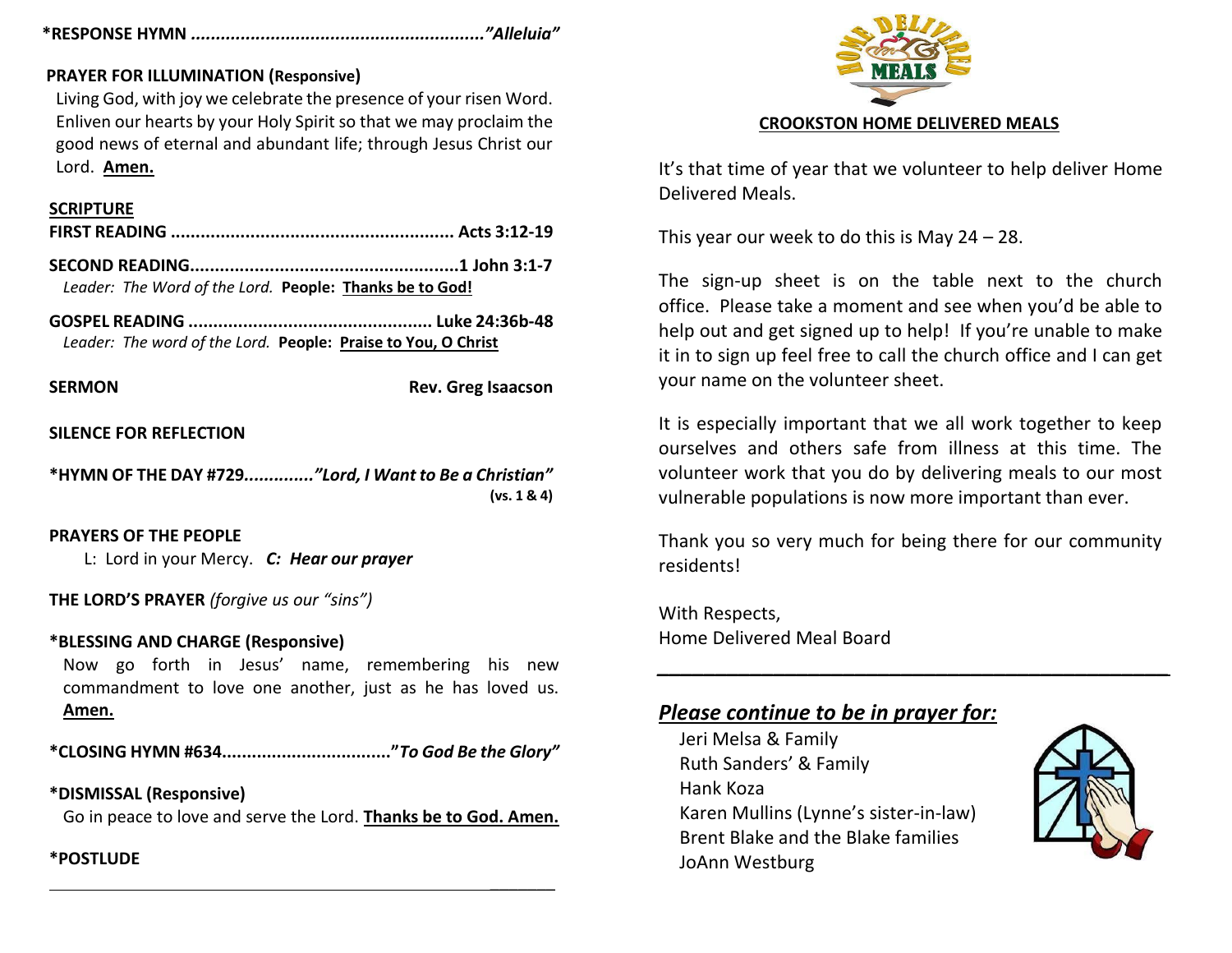## **Joyful, Joyful**

Joyful, joyful, we adore thee, God of glory, Lord of love! Hearts unfold like flowers before thee, opening to the sun above. Melt the clouds of sin and sadness; drive the dark of doubt away. Giver of immortal gladness, fill us with the light of day.

All thy works with joy surround thee; earth and heaven reflect thy rays;

Stars and angels sing around thee, center of unbroken praise. Field and forest, vale and mountain, flowery meadow, flashing sea, Chanting bird and flowing fountain, call us to rejoice in thee.

Mortals, join the happy chorus which the morning stars began. Love divine is reigning o'er us, joining all in heaven's plan. Ever singing, march we onward, victors in the midst of strife. Joyful music leads us sunward in the triumph song of life.

## **Joyful, Joyful**

Joyful, joyful, we adore thee, God of glory, Lord of love! Hearts unfold like flowers before thee, opening to the sun above. Melt the clouds of sin and sadness; drive the dark of doubt away. Giver of immortal gladness, fill us with the light of day.

All thy works with joy surround thee; earth and heaven reflect thy rays;

Stars and angels sing around thee, center of unbroken praise. Field and forest, vale and mountain, flowery meadow, flashing sea, Chanting bird and flowing fountain, call us to rejoice in thee.

Mortals, join the happy chorus which the morning stars began. Love divine is reigning o'er us, joining all in heaven's plan. Ever singing, march we onward, victors in the midst of strife. Joyful music leads us sunward in the triumph song of life.

## **ALLELUIA**

Alleluia, alleluia, alleluia, alleluia; alleluia, alleluia, alleluia, alleluia.

He's my Savior, alleluia, he's my Savior, alleluia; He's my Savior, alleluia, he's my Savior, alleluia.

He is worthy, alleluia, He is worthy, alleluia; He is worthy, alleluia, He is worthy, alleluia.

I will praise him, alleluia, I will praise him, alleluia; I will praise him, alleluia, I will praise him, alleluia.

## **ALLELUIA**

Alleluia, alleluia, alleluia, alleluia; alleluia, alleluia, alleluia, alleluia.

He's my Savior, alleluia, he's my Savior, alleluia; He's my Savior, alleluia, he's my Savior, alleluia.

He is worthy, alleluia, He is worthy, alleluia; He is worthy, alleluia, He is worthy, alleluia.

I will praise him, alleluia, I will praise him, alleluia; I will praise him, alleluia, I will praise him, alleluia.